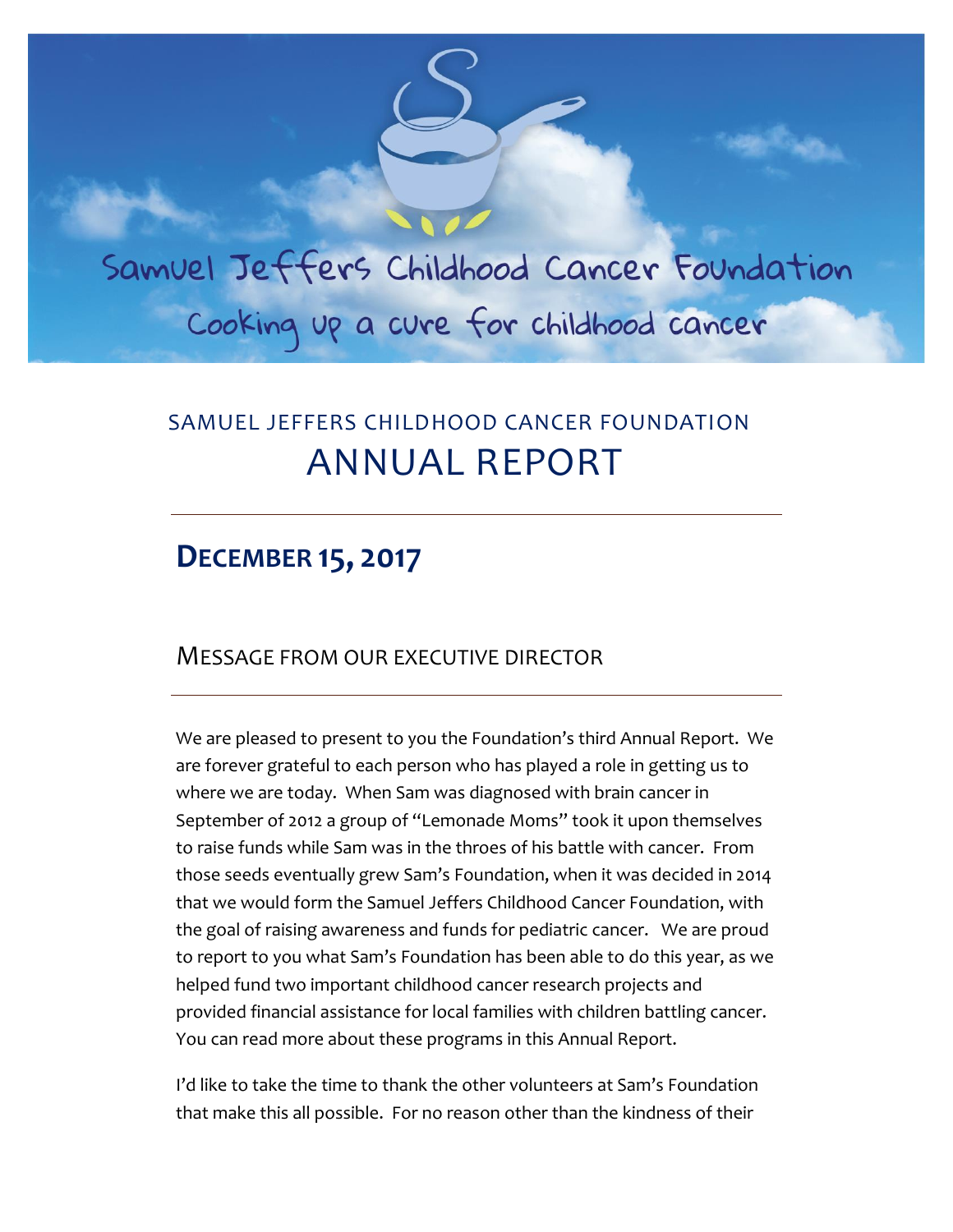

hearts and a shared commitment to helping children facing the devastating effects of cancer, these people do incredible things that make the Foundation's success possible.

Erlayne "Erl" Krasner, one of the original Lemonade Moms, serves as the Foundation's Chief Operating Officer, and is responsible for our many wonderful fundraising events held around the community. Erl is the engine that drives our Foundation and brings everything together. The behind-thescenes work and many details that go into planning and holding an event are the key to its success, and Erl attends to every detail so that things go off without a hitch. The Foundation couldn't possibly do what it does without Erl's talents, hard work and awe-inspiring dedication to this cause. Please read more about some of the events she was responsible for, showcased in the Report.

We continue to benefit enormously from the dedication of Board member Michelle Rogan. Michelle, despite having moved to Pennsylvania last year to further her career as a Senior Trust Officer, continues to pour her heart into helping us every way she can. From attending all the Board meetings remotely to holding fundraisers with her family in her own community, and getting us some great PR in her network, her dedication to Sam's Foundation is truly inspirational and very much appreciated.

This year we are also very pleased to be able to introduce our newest Board member—Laura Holder. We got to know Laura through one of the worst channels possible—the bereaved mom's club. Laura's son TJ passed away at the age of 17 from glioblastoma multiforme (GBM). Like us, Laura knows only too well the devastation that childhood cancer can cause. Laura's contributions to the Foundation—pre-board—were already significant. We know her presence on the Board will bring even more good things to Sam's Foundation.

Finally, we would be remiss if we did not honor former Board member Christina Gibford. Christina had to step down so that she could focus on her own battle with cancer. Christina devoted many hours to keeping the Foundation's books in order, no small feat given the many donations that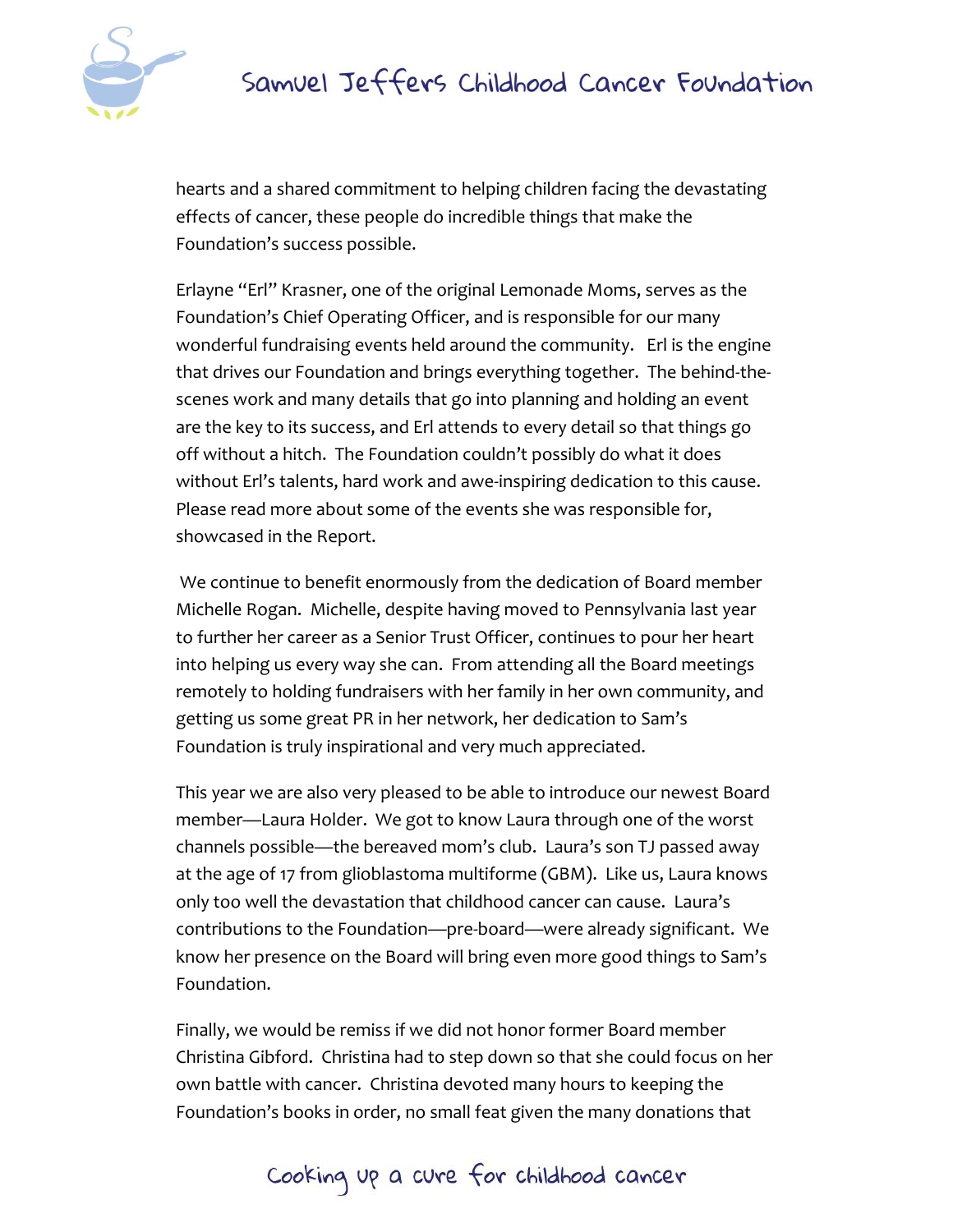

come into the Foundation throughout the year. Her donation of skills and time to the Foundation were a true blessing, and we are wishing her every ounce of strength and courage at this time. The personal struggles of those affected by cancer forever remind us why we do what we do at Sam's Foundation.

In this Report you will find information on what we have done in the past 12 months and what we plan to do in the future. Anyone who has spent any time with us has likely heard the main message that we are trying to convey time-and-time again:

**There is currently an abysmal amount of money spent on childhood cancer research, despite it being by far the leading cause of death by disease of our children; money spent on adult cancer research seldom trickles down to benefit children with cancer because their bodies cannot take the same kinds of treatment that adults can; and, the critical point, money spent on childhood cancer research can and does "trickle up" to benefit adults. When we fund childhood cancer research we are in fact funding adult medical research as well.** 

Today—right now—we have before us a very real opportunity to change outcomes for children diagnosed with cancer. It all starts with awareness of the problem and then helping to generate funding for worthwhile programs. We have no doubt whatsoever that science and technology will ultimately deliver better therapies and cures for cancer—childhood and adult alike. What we need is continued financial support that gets channeled efficiently and responsibly into promising projects and clinical trials. Thank you for your continued support and helping us spread the word about the important goals we have set for ourselves. We simply cannot do this without the support of donors and partners like you, but together we truly can make a difference.

Sabrina Jeffers Executive Director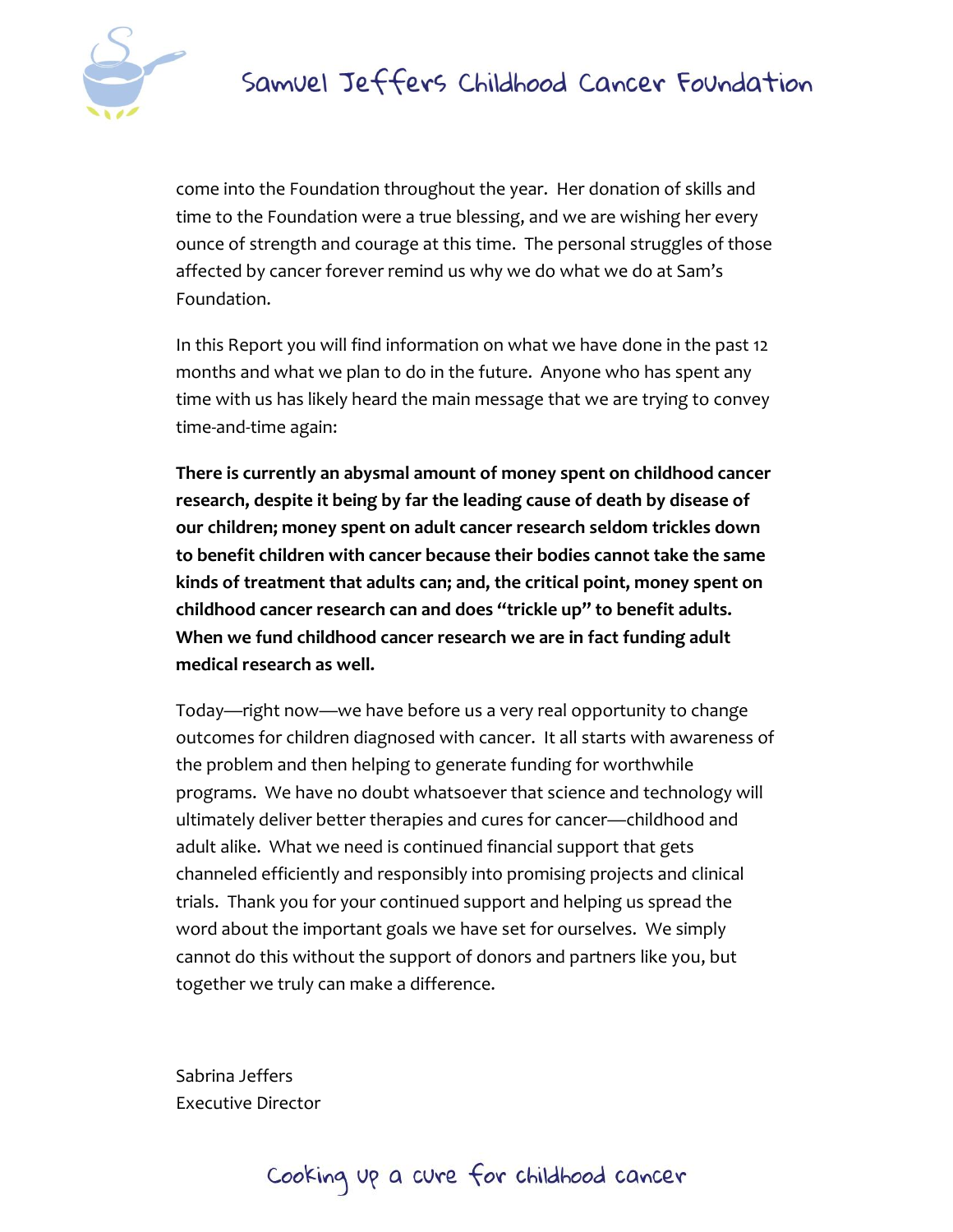

#### RESEARCH PROJECTS WE HAVE SUPPORTED

The Foundation's primary mission is to fund research, clinical trials and other medical and scientific projects targeted at developing cures for pediatric cancer.

Our Foundation seeks to differentiate itself by helping fund childhood cancer research in areas that are currently dramatically underfunded. Sam died from a particularly rare type of brain tumor (bithalamic glioma), and the medical community was helpless to save him, because there simply have been no clinical trials or meaningful research efforts directed at many of these forms of childhood cancer.

We seek therefore to fund projects that either directly benefit rarer types of childhood cancer or projects that offer exceptionally promising potential to broadly benefit all types of pediatric cancer.

We invite you to read several of our blog posts at  $Enough4Now$  that go into</u> more detail explaining the tremendous translational and "spillover" benefits to society of targeted childhood cancer research. Here's a snapshot of research that we funded in 2017.

#### **Stanford Medicine Preclinical Thalamic Glioma Research: \$50,000**

The Sam Jeffers Foundation is proud to have supported Stanford Medicine in the amount of \$50,000 which is being used to help fund important preclinical childhood cancer experiments. This money will help fund work in Dr. Michelle [Monje's Lab](https://med.stanford.edu/monje-lab.html) at Stanford Medicine in order to establish critical data needed to help justify adding a thalamic glioma arm to the ongoing [panobinostat clinical trial](http://scopeblog.stanford.edu/2015/05/04/existing-drug-shows-early-promise-against-deadly-childhood-brain-tumor/) that Dr. Monje is presently running for DIPG. This means doing experiments on mice to show that thalamic glioma cells growing in the thalamus of mice are effectively treated with panobinostat.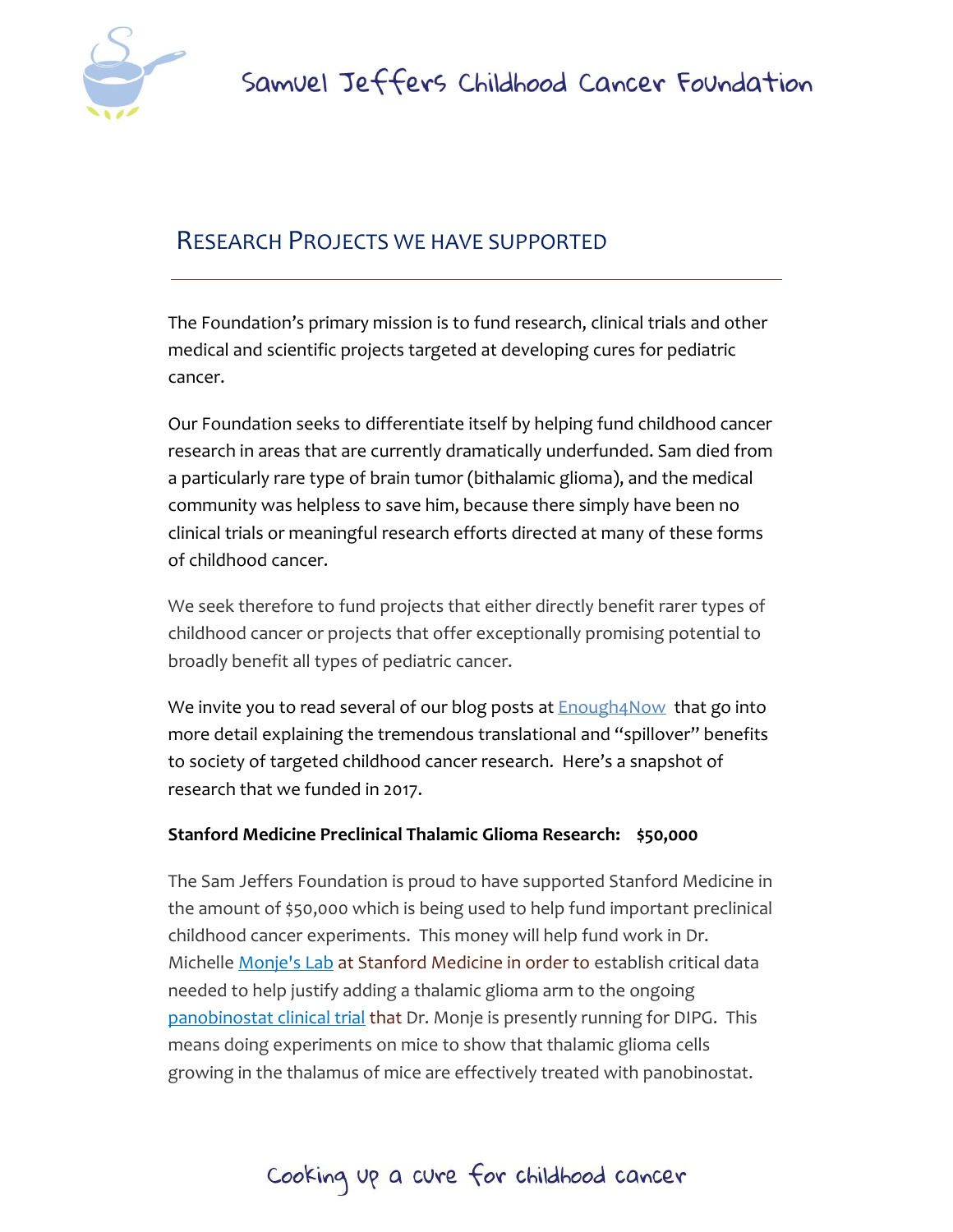

Thalamic gliomas harbor the same mutation found in DIPG, and initial work in thalamic glioma cell cultures shows the same drug may slow tumor growth in both types of pediatric glioma. An initial \$25,000 grant covered mouse cage costs and supplies to do several long term mouse studies of panobinostat for thalamic glioma. The Sam Jeffers Foundation recently supplemented the original grant with an additional \$25,000, which will go a long way towards covering some of the personnel costs involved in these studies to accelerate progress towards the clinical trial.

These efforts underscore our longstanding belief that money spent on targeted research is pivotal to advancing our overall understanding of tumor progression and the ways to combat it, and represents critical steps towards safer, more effective treatments for our children and society as a whole.

#### **Samuel Jeffers Thalamic Glioma Research Project at Weill Cornell: \$10,000**

In 2016 the Foundation's top funding priority was the establishment of a Project to study thalamic gliomas at Weill Cornell Medicine. Last year we raised over \$65,000 towards this goal. We sent Weill-Cornel \$55,000 in 2016 and \$10,000 this year. We look forward to our continued relationship with Dr. Mark Souweidane, as he and the Team at Weill-Cornell are now in a position to begin concrete work on what will be an on-going Thalamic Glioma Project.

The tumor specimens that were identified over the summer in 2016, thanks in part to the **Summer Fellow** we funded, will be critical to the Children's Brain Tumor Project's work on thalamic glioma. Culturing cell lines and creating tumor models in animals are critical to research, as they allow scientists to study a specific tumor's growth and explore potential drugs that will work against it. Prior to now there were no cell lines growing for the kind of tumor that killed Sam, and no animal models to test drugs against. These cells and models offer the best opportunity for performing large-scale drug screens and validating therapeutic strategies, but until very recently they didn't exist for thalamic glioma.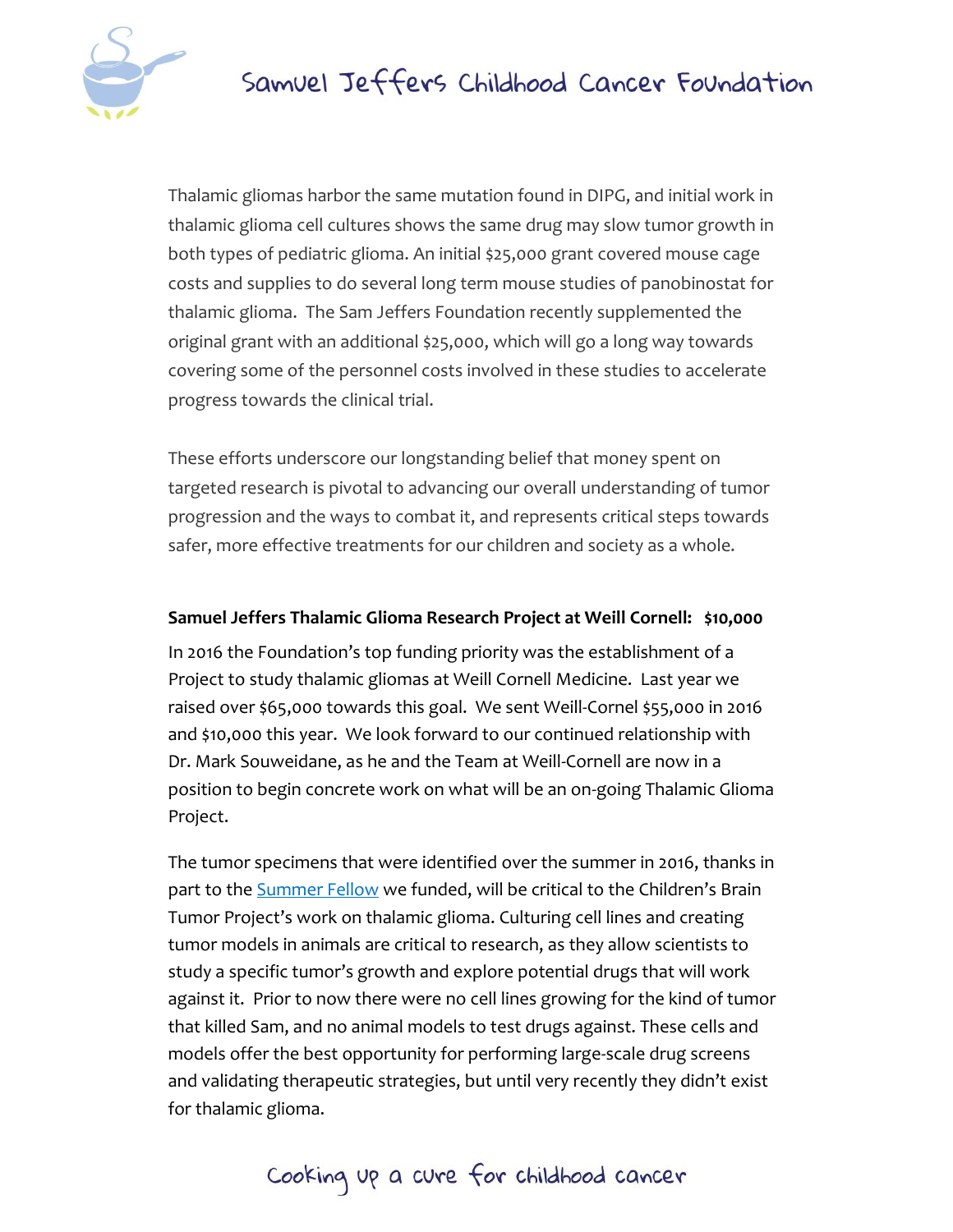

Thanks to Sam's Foundation we are now in a position to do for thalamic glioma what is commonplace for more frequently diagnosed tumors: Sequence tumors, grow cell lines, create animal models, and test drug therapies. This is an amazing opportunity to advance scientific understanding of thalamic gliomas.

**These two projects that Sam's Foundation is funding represent the world's first dedicated efforts towards thalamic glioma research as far as we know. This is truly ground-breaking work that is being done—and it's being powered by you, our supporters and donors!**

We can't thank all of you enough as we travel together on this exciting journey. We hope and believe that Sam's Foundation, supported by the generosity of our donors and the community, will help build a bridge to tomorrow's advances and breakthroughs that will give future Sammy's a chance. Ten years ago, if another family or Foundation had an opportunity to do something like this, it is possible that Sam might have lived. Ten years from now, it is our fervent wish that some other child will be able to live if he or she hears those same dreaded words that we did.

#### SUPPORT FOR LOCAL FAMILIES

Our program of assistance for local families of children with cancer is still in its infancy. Part of what the Foundation does is provide indirect assistance to families by helping to promote one of their own events, hosting Lemonade Stands, or participating in other events that seek to raise money for local families of children with cancer. Examples of these for 2017 were: **Team Annie Bananie Blood Drive**; **Team Lexi Shave for St. Baldrick's** event; and **Camp Reach for the Stars** in Cambria.

In addition, we support local families directly with financial assistance. We are especially happy to be able to supplement areas that other local organizations may not be able to, since we are not limited to medicallynecessary assistance. The Foundation has the ability to assist with expenses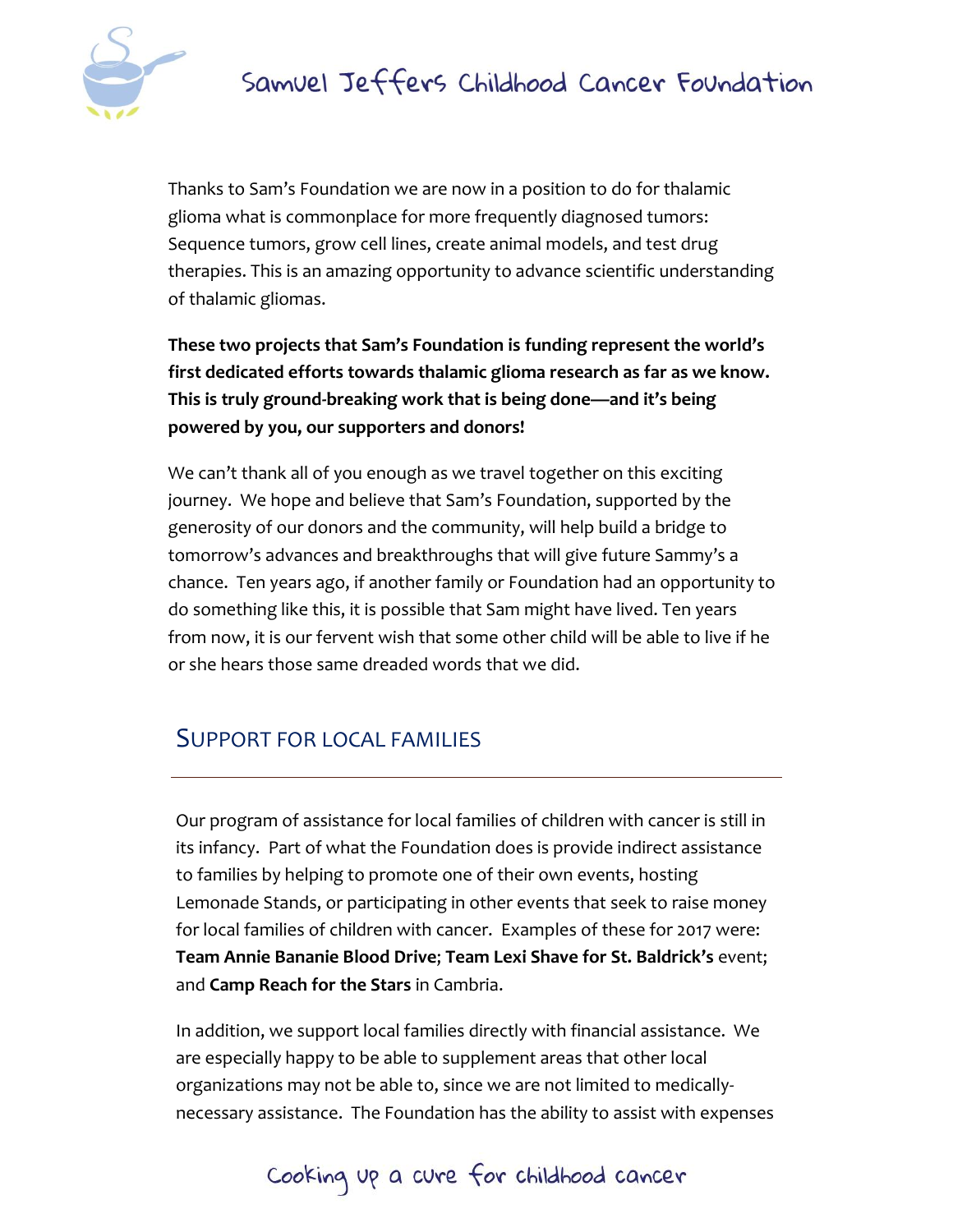

that promote the well-being of the childhood cancer patient, such as assistance with rent, utilities, necessary car repairs, etc. The Foundation also has the ability to make donations to other causes that directly or indirectly support the Foundation's mission. These activities, as a whole, may not exceed 10% of the annual operating budget for the Foundation, with 90% or more required to support childhood cancer research.

**2017 Direct Assistance** to families of children with cancer: **\$1,380**

**2017 Food Gift Certificates: \$1,056**

**2017 Distribution** of LuLaRoe clothing donated by Trina Robbins and Erica Neuschafer: **\$1000**

**2017 Sponsor** of microscopes at Grover Heights Elementary: **\$500**

**2017 Donation** to 17 Strong Foundation in support of young adults battling **life threatening illnesses: \$100** 

#### FUNDRAISING YEAR IN REVIEW

2017 was another busy year for us. Each time we hold an event, no matter how much money is raised, we are bringing awareness of childhood cancer to the community. That awareness is priceless, and has a cumulative effect over time in helping us achieve our long-term goals.

Here's a snapshot of just some of the events that the Foundation participated in that helped bring both awareness and much-appreciated donations. We are very grateful for the tremendous support these groups or individuals have shown us.

| January  | Eliana Nunley bat mitzvah donations          | \$756.00 |
|----------|----------------------------------------------|----------|
| February | Network for Good Facebook Fundraiser         | 3468.32  |
| February | Grover Heights Elementary School Penny Power | 3326.17  |
| February | Jamberry Nails (Katherine Powell) fundraiser | 200.00   |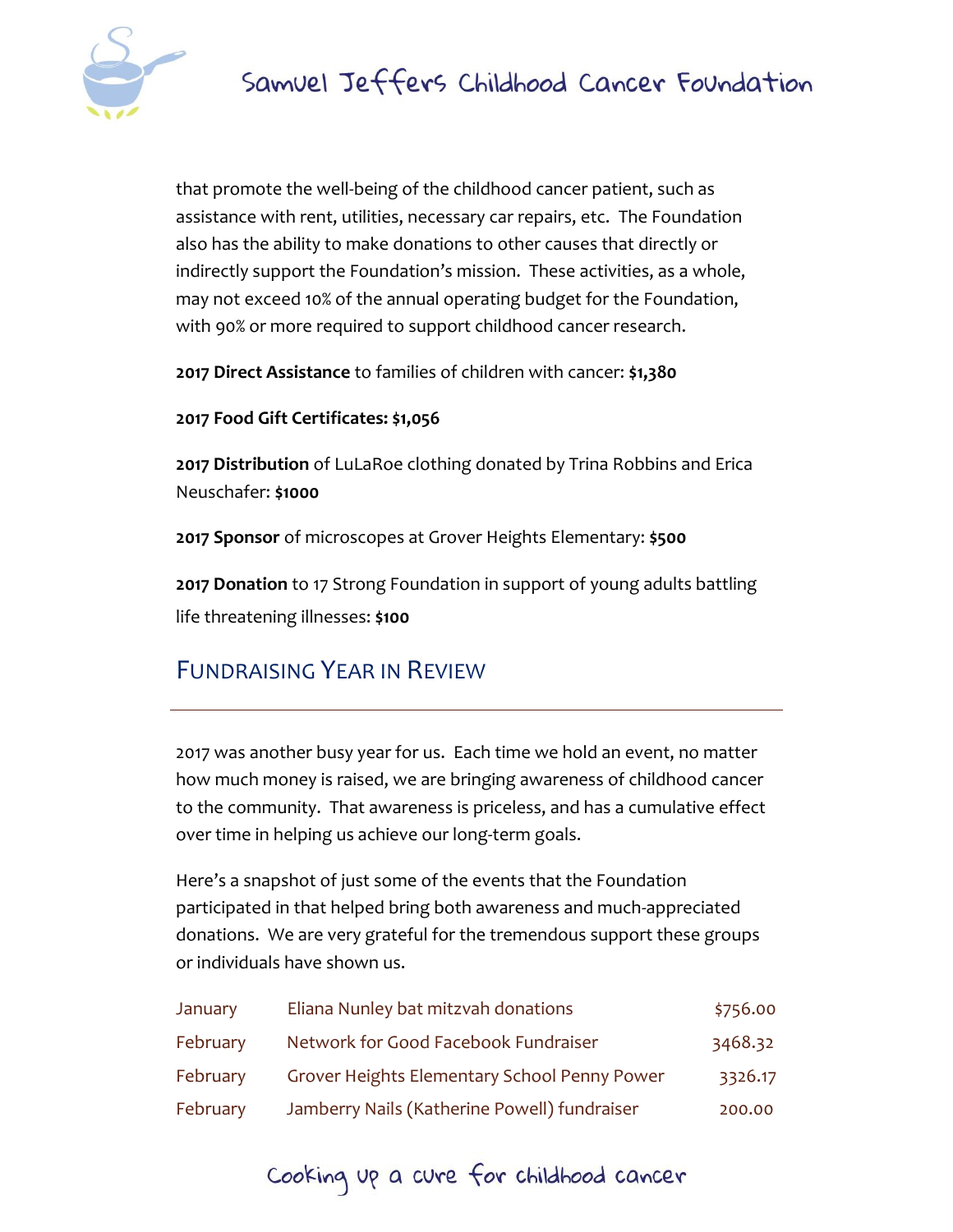

| March     | Team Lexi Brown Shave Lemonade Stand                     | 326.00  |
|-----------|----------------------------------------------------------|---------|
| March     | MooLaLa Lemonade Stand                                   | 939.64  |
| March     | Blaze Pizza fundraiser                                   | 298.65  |
| March     | Panda Express fundraiser                                 | 95.20   |
| April     | Portuguese Hall-Trina Robbins LuLaRoe event              | 172.00  |
| April     | Grover Heights Elementary Open House stand               | 482.00  |
| May       | 'Donations in lieu' in memory of David Ebert             | 465.00  |
| May       | Panera Bread fundraiser                                  | 40.00   |
| June      | Girl Scouts Troop #40023                                 | 500.00  |
| June      | Niskayuna High School "Lemonade Wars"                    | 100.00  |
| July      | Anderson-LeJeune Family Walmart PA Lemonade Stand 551.72 |         |
| September | Arroyo Grande Harvest Festival Lemonade Stand            | 384.00  |
| September | Arroyo Grande High School Gold Day donations             | 3054.05 |
| September | Branch Elementary Gold Day donations                     | 1571.40 |
| September | CL Smith Elementary Gold Day donations                   | 103.28  |
| September | Dorothea Lange Elementary Gold Day donations             | 446.64  |
| September | Judkins Middle School Gold Day                           | 600.00  |
| September | Lopez Continuation High School Gold Day donations        | 202.82  |
| September | Nipomo Elementary Gold Day donations                     | 2059.28 |
| September | Paulding Middle School Gold Day donations                | 119.76  |
| September | Mesa Middle School Gold Day donations                    | 236.80  |
| September | Grover Heights Elementary Gold Day Lemonade Stand 449.76 |         |
| September | Oceano Elementary Gold Day donations                     | 384.56  |
| September | Oceanview Elementary Gold Day donations                  | 3090.07 |
| September | Dance in Gold with Danya Nunley at Kennedy Club          | 9674.55 |
| October   | LuLaRoe Erica Neuschafer fundraiser                      | 581.50  |
| November  | <b>CalPoly AMA Talent Show</b>                           | 600.00  |
| November  | <b>Grover Heights Movie Night</b>                        | 297.23  |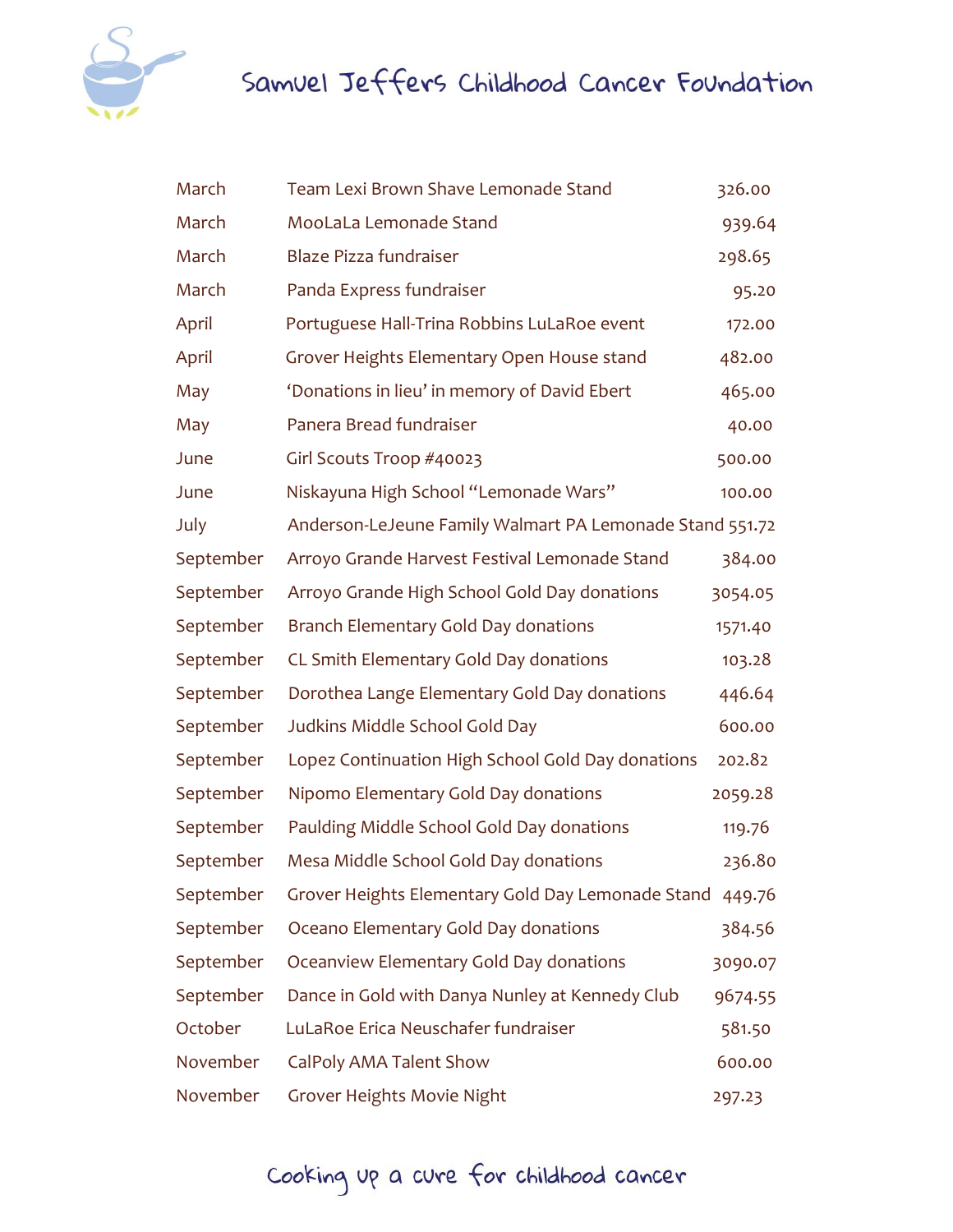

| November | Northwest Bank-Rogan family PA Lemonade Stand 300.00 |         |
|----------|------------------------------------------------------|---------|
| November | Pythons-R-Us YouTube reptile auction                 | 4300.00 |

We also want to acknowledge that Sam's Foundation received \$621 from Rowan Barber's handmade jewelry sales and \$414 from Marielle and Talia Conn as part of our Dance in Gold event, and \$80.40 from Gianna and Annali Brittingham from their personal fundraising efforts, for which we are very grateful!



**January** Eliana Nunley bat mitzvah donations \$756.00



February Penny Power at Grover Heights \$3326.17



March Team Lexi Brown Lemonade Stand \$326



April Grover Heights Open House \$482



March MooLaLa Lemonade Stand \$939.64



June

Girl Scouts Troop #40023 \$500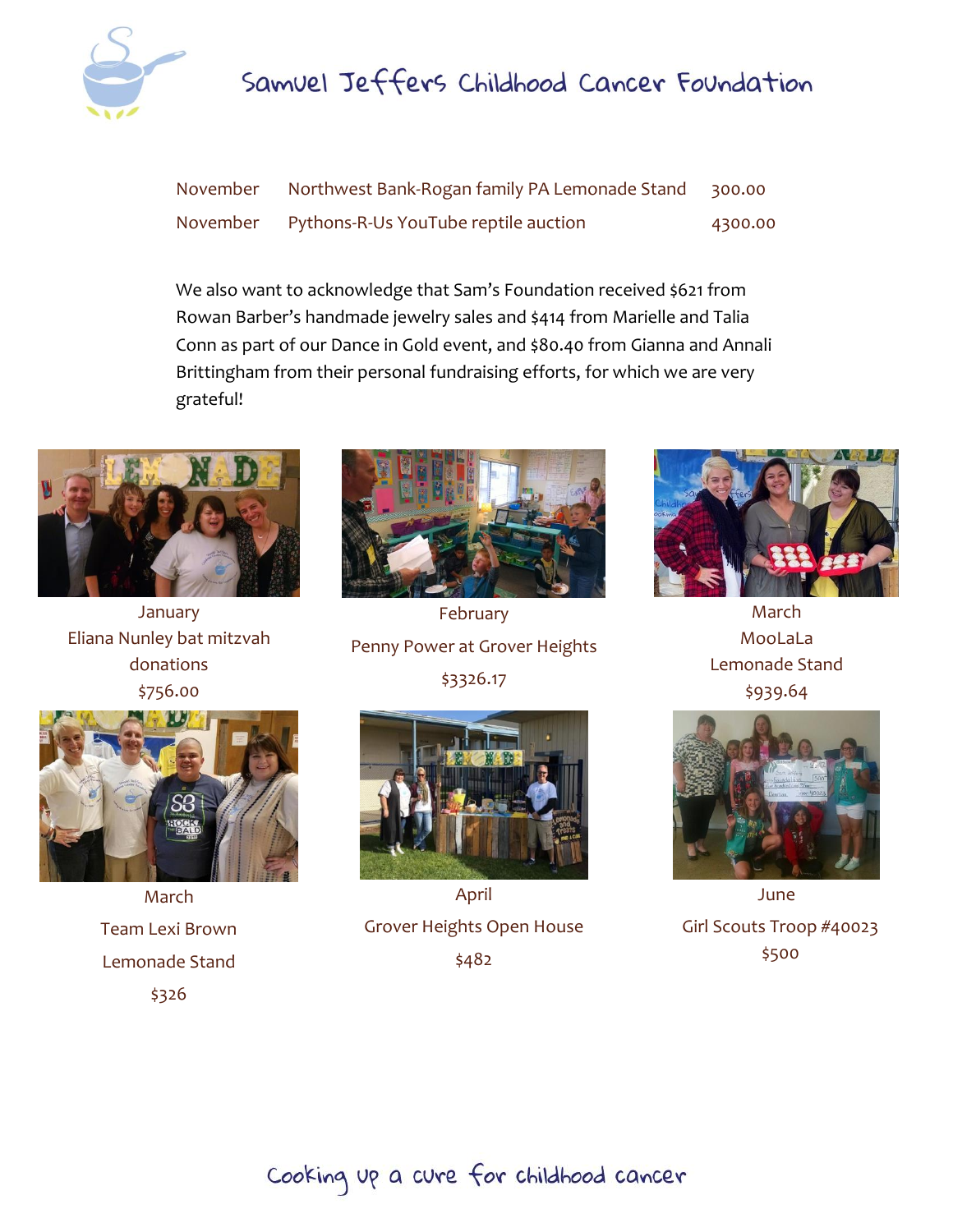



June Camp Reach for the Stars



Anderson-LeJeune Family Lemonade **Stand** 





September Dance in Gold with Danya Nunley \$9674.55



November Cal Poly AMA Talent Show

\$600



September Harvest Festival \$384



November Grover Heights Movie Night \$297.23



November Northwest Bank-Rogan Family **Stand** \$272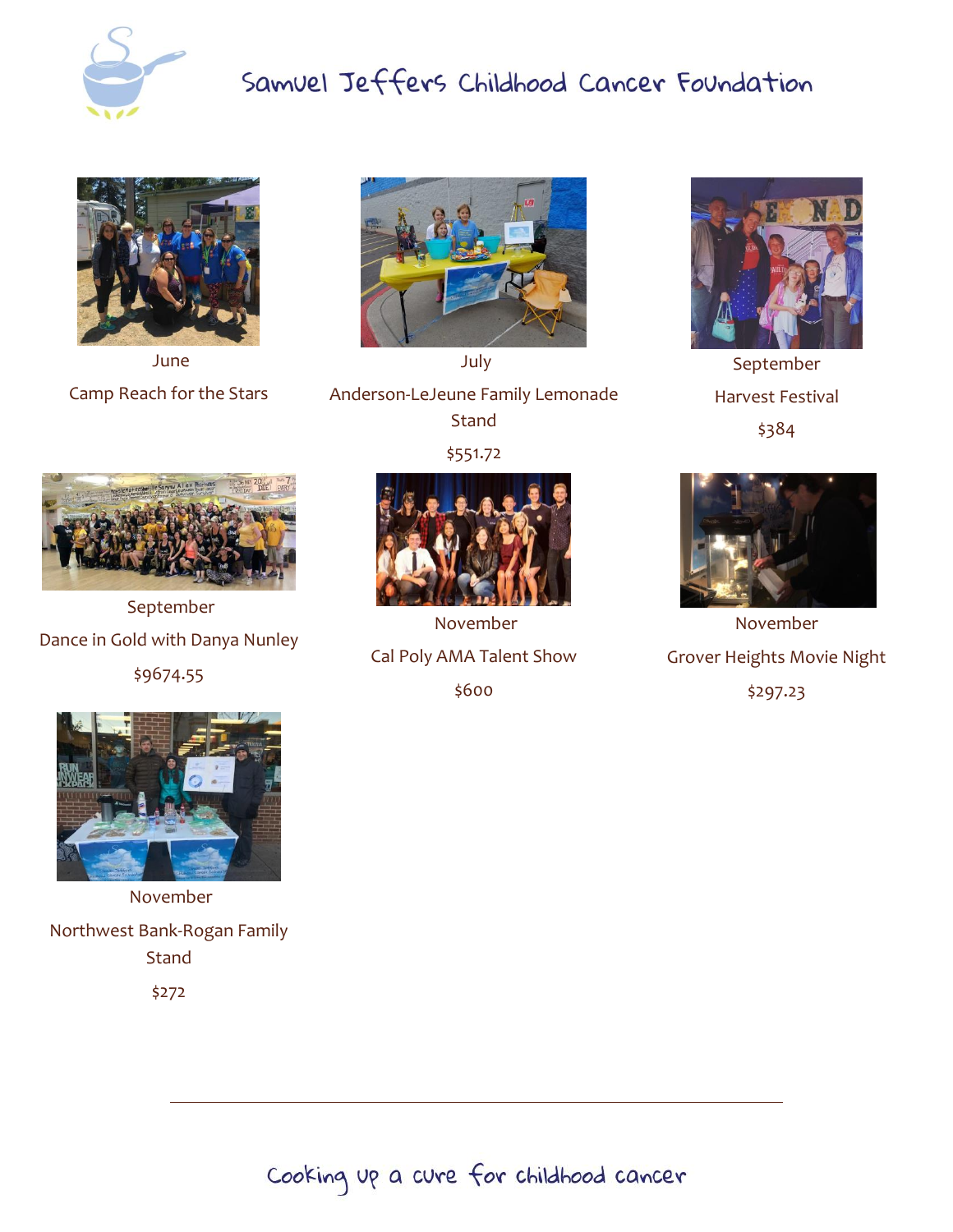



September Dance in Gold with Danya Nunley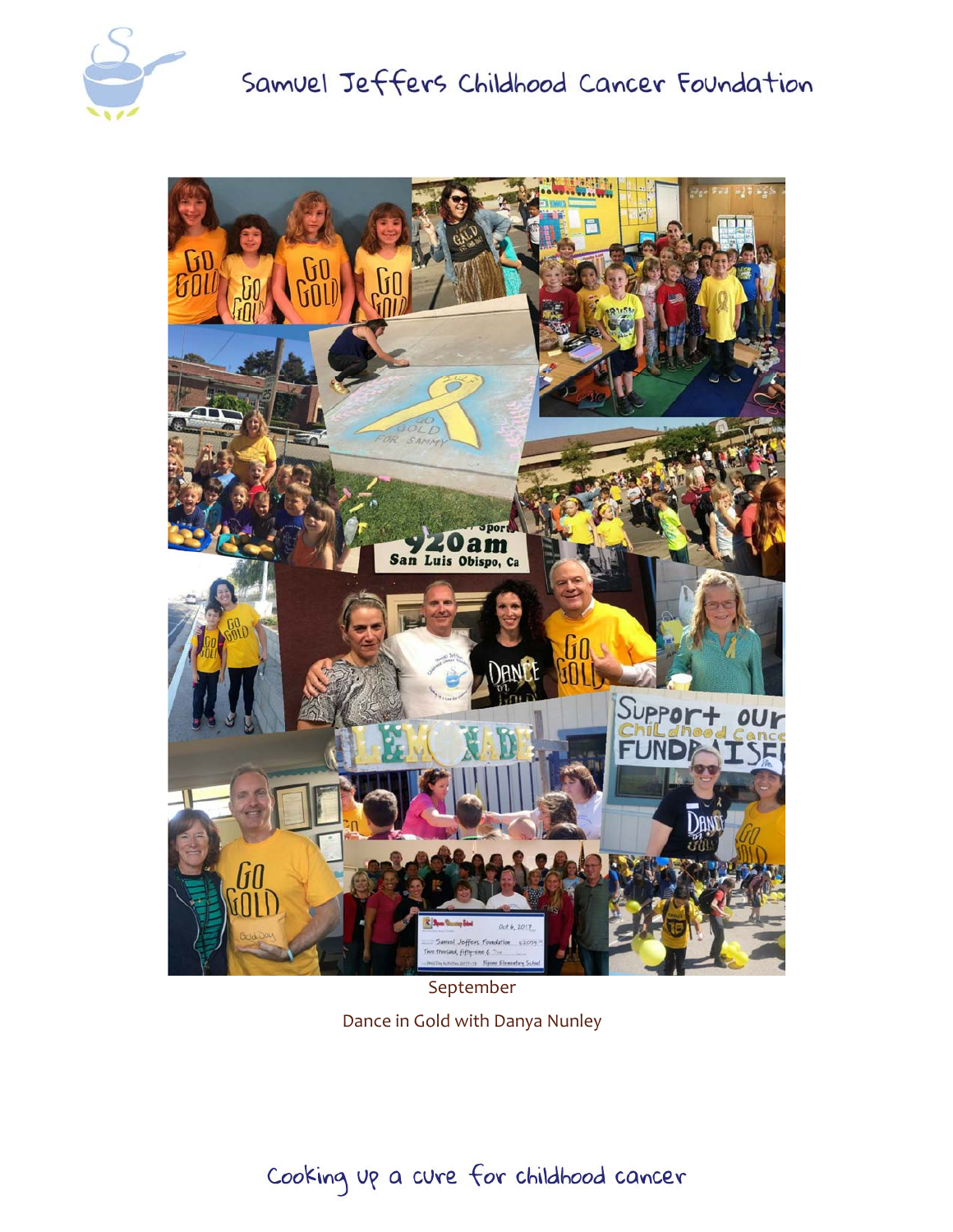

### FINANCIAL STATEMENT SNAPSHOT

Because we volunteer our time and services to the Foundation, to date 100% of donor contributions have gone towards our Mission. The Foundation has not incurred any operational expenses for which it has not been reimbursed. It is our objective to continue to run our operations in this "lean-and-mean" fashion so that donor contributions go 100% towards our Mission.

The figures below represent revenues and expenditures from January 1, 2017 through November 30, 2017 and are deemed to be accurate but are unaudited.

#### **Relevant Period Revenues (events and donations): \$47,616.47**

#### **Relevant Period Expenditures:**

Grants to childhood cancer research institutions: **\$60,000**

Financial Assistance to local families or organizations: **\$4,036**

Unreimbursed administrative and general expenses: **\$0**

#### HOW YOU CAN HELP

There are many ways that you can show your support for the Foundation:

- Direct contribution on our website [www.samjeffersfoundation.org](http://www.samjeffersfoundation.org/)
- Donating a portion of your business' sales to the Foundation
- Donating goods or services for one of our silent auctions
- Organizing a fundraiser in your own community, such as a Lemonade Stand, bake sale, car wash, garage sale, coin collection at school or